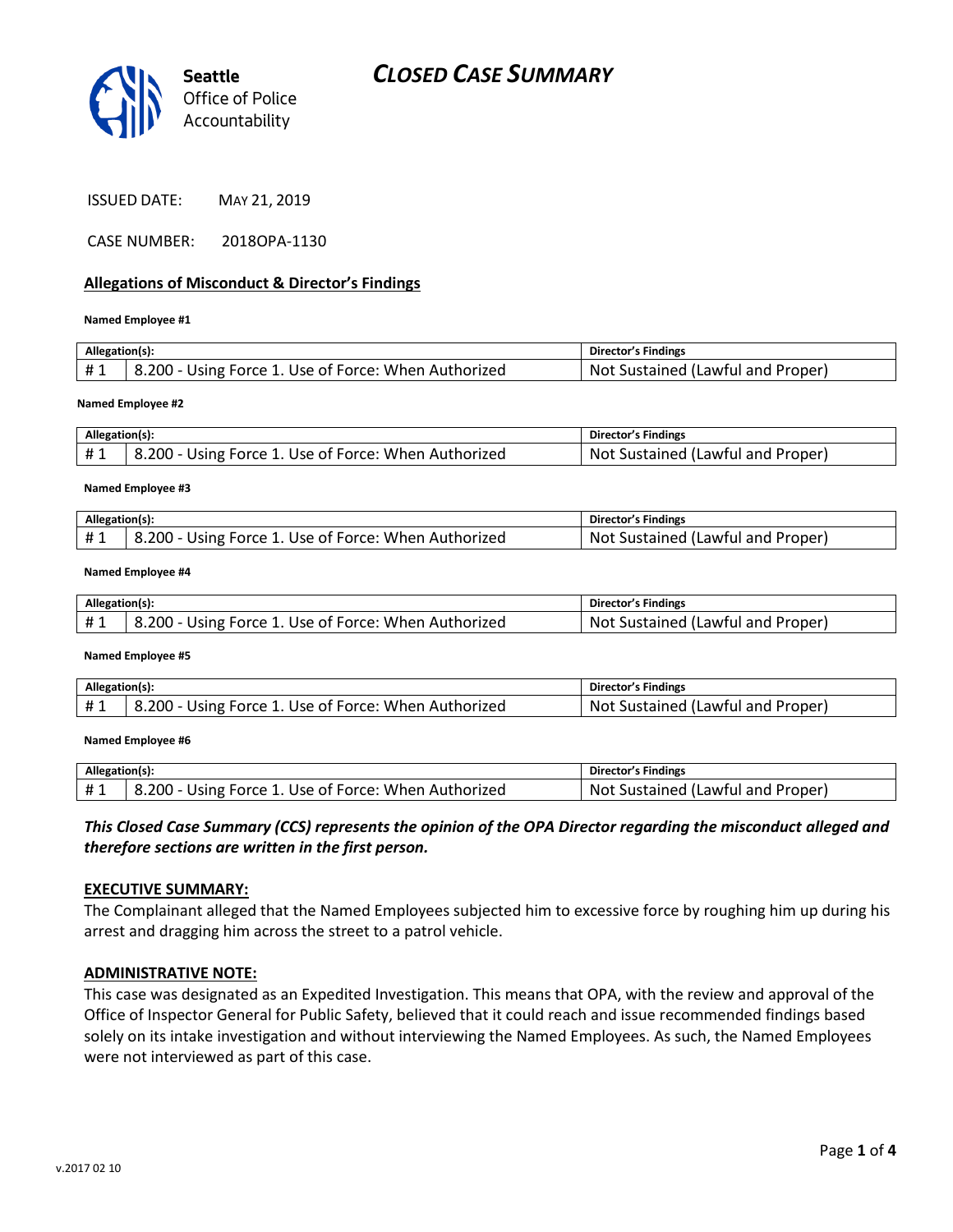# *CLOSE CASE SUMMARY*



OPA CASE NUMBER: 2018OPA-1130

## **ANALYSIS AND CONCLUSIONS: Named Employee #1 - Allegations #1** *8.200 - Using Force 1. Use of Force: When Authorized*

On October 30, 2018, the Department's Navigation Team was clearing an encampment. Named Employee #1 (NE#1) asked the Complainant to pack up his belongings and remove them from the sidewalk. The Complainant initially obliged and began taking down his tent. During this time, the Complainant and NE#1 began a conversation, which included NE#1 asking the Complainant about the type of housing the Complainant would feel comfortable moving into. As the Complainant and NE#1 started discussing different housing amenities such as storage and meals, NE#1 turned off his Body Worn Video (BWV). He reported that he did so for privacy reasons.

Upon re-activation of BWV, approximately 16 minutes later, NE#1 walked across the street to contact the Complainant who had since wrapped himself inside of his tent. NE#1 informed the Complainant that if the Complainant did not comply with the removal process, he would be arrested for obstruction. NE#1 gave the Complainant several warnings prior to the arrival of additional units. After a final warning, NE#1, along with Named Employee #2 (NE#2), Named Employee #3 (NE#3), Named Employee #4 (NE#4), Named Employee #5 (NE#5), and Named Employee #6 (NE#6), began to physically remove the Complainant from his tent. The Named Employees managed to get the Complainant out of the tent and NE#1 and NE#3 held onto the Complainant's arms before they pulled him up to a standing position. NE#1 and NE#3 attempted to walk the Complainant over to an SPD vehicle; however, the Complainant let his body go limp and refused to cooperate. At that point, NE#1 stated: "please use your legs, sir"; and "tuck your legs underneath you, please." The Complainant did not comply with these requests. NE#1 and NE#3 continued to escort the Complainant and he stood upright of his own accord upon arrival at the patrol vehicle.

During a subsequent incident on November 21, 2018, the Navigation Team again encountered the Complainant. At that time, the Complainant alleged that he had been subjected to excessive force ("roughed up") and "dragged" during the earlier October 30 incident. This matter was referred to OPA based on those comments and this investigation ensued.

SPD Policy 8.200(1) requires that force used by officers be reasonable, necessary and proportional. Whether force is reasonable depends "on the totality of the circumstances" known to the officers at the time of the force and must be balanced against "the rights of the subject, in light of the circumstances surrounding the event." (SPD Policy 8.200(1).) The policy lists a number of factors that should be weighed when evaluating reasonableness. (*See id*.) Force is necessary where "no reasonably effective alternative appears to exist, and only then to the degree which is reasonable to effect a lawful purpose." (*Id*.) Lastly, the force used must be proportional to the threat posed to the officer. (*Id*.)

As appears clear from a review of the BWV, the officers had probable cause to arrest the Complainant for obstruction. When the Complainant refused to comply with their orders to remove himself from the cleanup location and to walk to the patrol vehicle, the officers were permitted by law and policy to use force to compel him to do so. Here, the entirety of the force used by the officers was captured on Department video. The force they used was de minimis and consisted of pulling a tent from the Complainant's grasp, applying handcuffs, assisting him into a standing position, and walking him to the patrol vehicle. While he was being walked to the patrol vehicle, the Complainant did, at times, appear to drag his feet. However, the Complainant was not "dragged," as he claimed.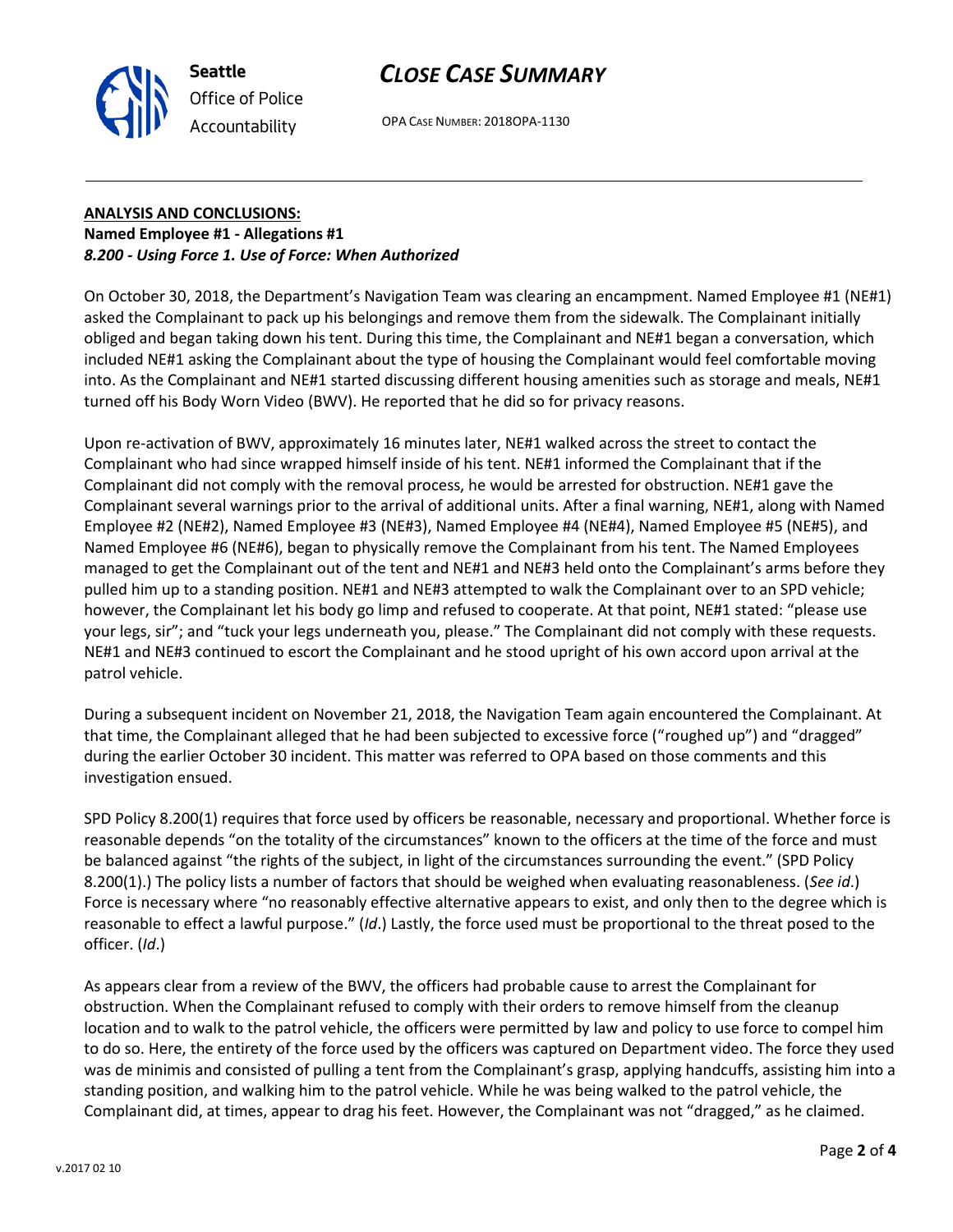

**Seattle** *Office of Police Accountability*

# *CLOSE CASE SUMMARY*

OPA CASE NUMBER: 2018OPA-1130

Moreover, the video evidence conclusively disproves the Complainant's allegation that he was "roughed up" during his arrest.

Ultimately, I find that the force used by the Named Employees was reasonable, necessary, and proportional, and, thus, was consistent with policy. As such, I recommend that this allegation be Not Sustained – Lawful and Proper as against all of the Named Employees.

## Recommended Finding: **Not Sustained (Lawful and Proper) Named Employee #2 - Allegations #1** *8.200 - Using Force 1. Use of Force: When Authorized*

For the same reasons as stated above (*see* Named Employee #1, Allegation #1), I recommend that this allegation be Not Sustained – Lawful and Proper.

Recommended Finding: **Not Sustained (Lawful and Proper)**

## **Named Employee #3 - Allegations #1** *8.200 - Using Force 1. Use of Force: When Authorized*

For the same reasons as stated above (*see* Named Employee #1, Allegation #1), I recommend that this allegation be Not Sustained – Lawful and Proper.

Recommended Finding: **Not Sustained (Lawful and Proper)**

## **Named Employee #4 - Allegations #1** *8.200 - Using Force 1. Use of Force: When Authorized*

For the same reasons as stated above (*see* Named Employee #1, Allegation #1), I recommend that this allegation be Not Sustained – Lawful and Proper.

## Recommended Finding**: Not Sustained (Lawful and Proper)**

## **Named Employee #5 – Allegation #1** *8.200 - Using Force 1. Use of Force: When Authorized*

For the same reasons as stated above (*see* Named Employee #1, Allegation #1), I recommend that this allegation be Not Sustained – Lawful and Proper.

Recommended Finding: **Not Sustained (Lawful and Proper)**

## **Named Employee #6 – Allegation #1** *8.200 - Using Force 1. Use of Force: When Authorized*